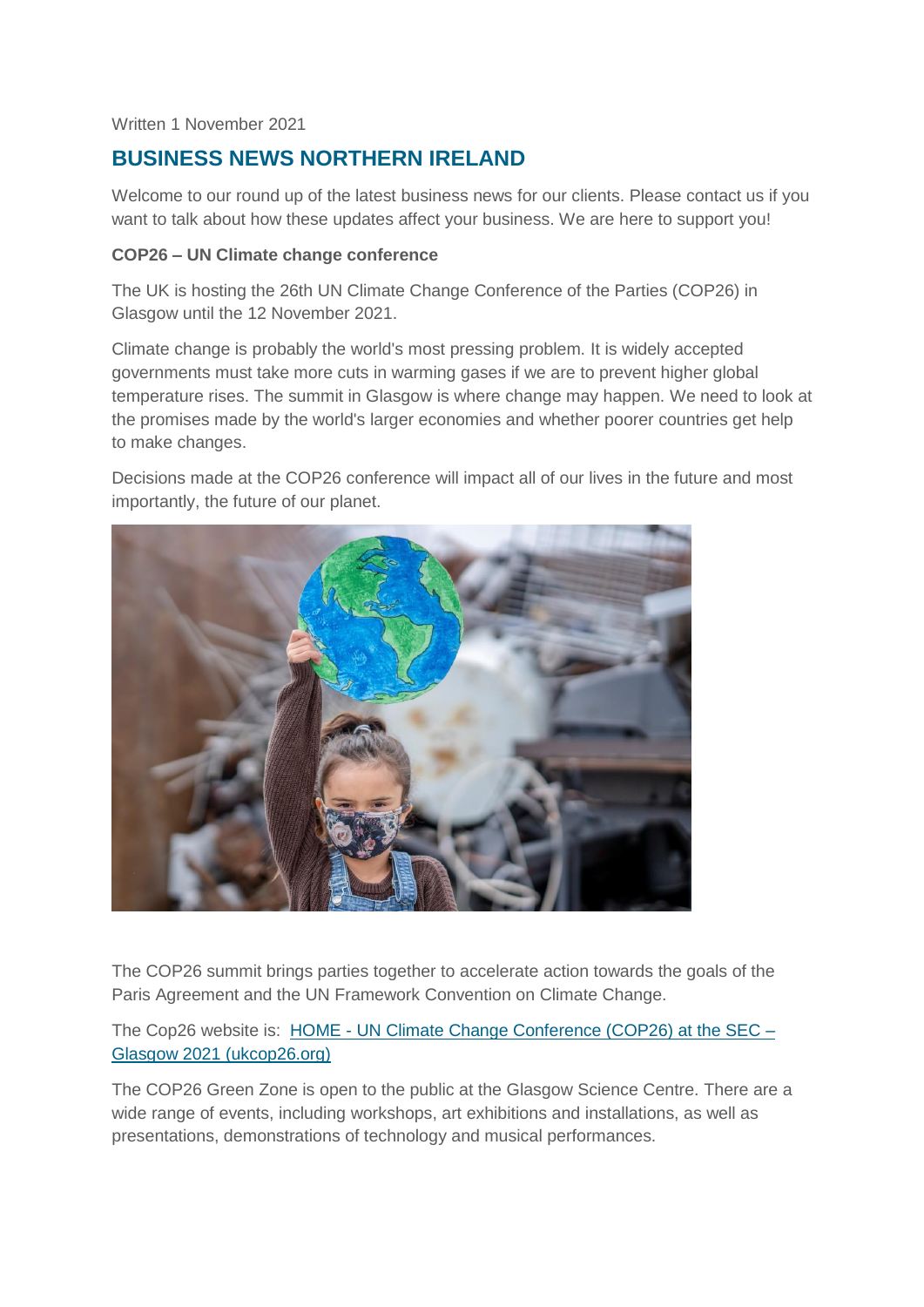Youth groups, civil society, academia, artists, and businesses from across the UK and all over the world are taking part. With over 100 exhibitors, 200 events and 11 sponsors taking over the space, there are opportunities to listen, learn and celebrate climate action.

COP26 Green Zone events with a business focus are listed on the website listed below.

See: Green Zone Programme of Events - [UN Climate Change Conference \(COP26\) at the](https://ukcop26.org/the-conference/green-zone-programme-of-events/)  SEC – [Glasgow 2021 \(ukcop26.org\)](https://ukcop26.org/the-conference/green-zone-programme-of-events/)

## **UK Autumn budget highlights**

Before last week's Budget we already knew that corporation tax would increase in 2023 and that there will be a 1.25% rise in National Insurance Contributions (NICs) from April 2022 paid by employers, employees, self-employed and for those with share dividend income. Personal allowances are frozen until 2026 and we are told these rises are to pay for Covid-19 measures and reform of the social care system. The tax burden as a percentage of UK Gross Domestic Product (GDP) is now at its highest level since the 1950's according to the Office for Budget Responsibility.



The "scarring assumption" of the pandemic, as the Treasury called it last week, hasn't been as bad as forecasts imagined so Chancellor Rishi Sunak, buoyed by a recent OBR economic report which has lifted its prediction for economic growth in 2021 to 6.5%, chose to increase government spending by £150 billion rather than reverse some of the previously announced tax increases. He did state at the end of his speech that the government would look at lowering the tax burden before the end of this parliament.

Some of the key spending measures include:

- Funding will increase by an average of £4.6bn for Scottish Government, £2.5bn for Welsh Government, and £1.6bn for Northern Ireland Executive
- £6bn of funding to help tackle NHS backlogs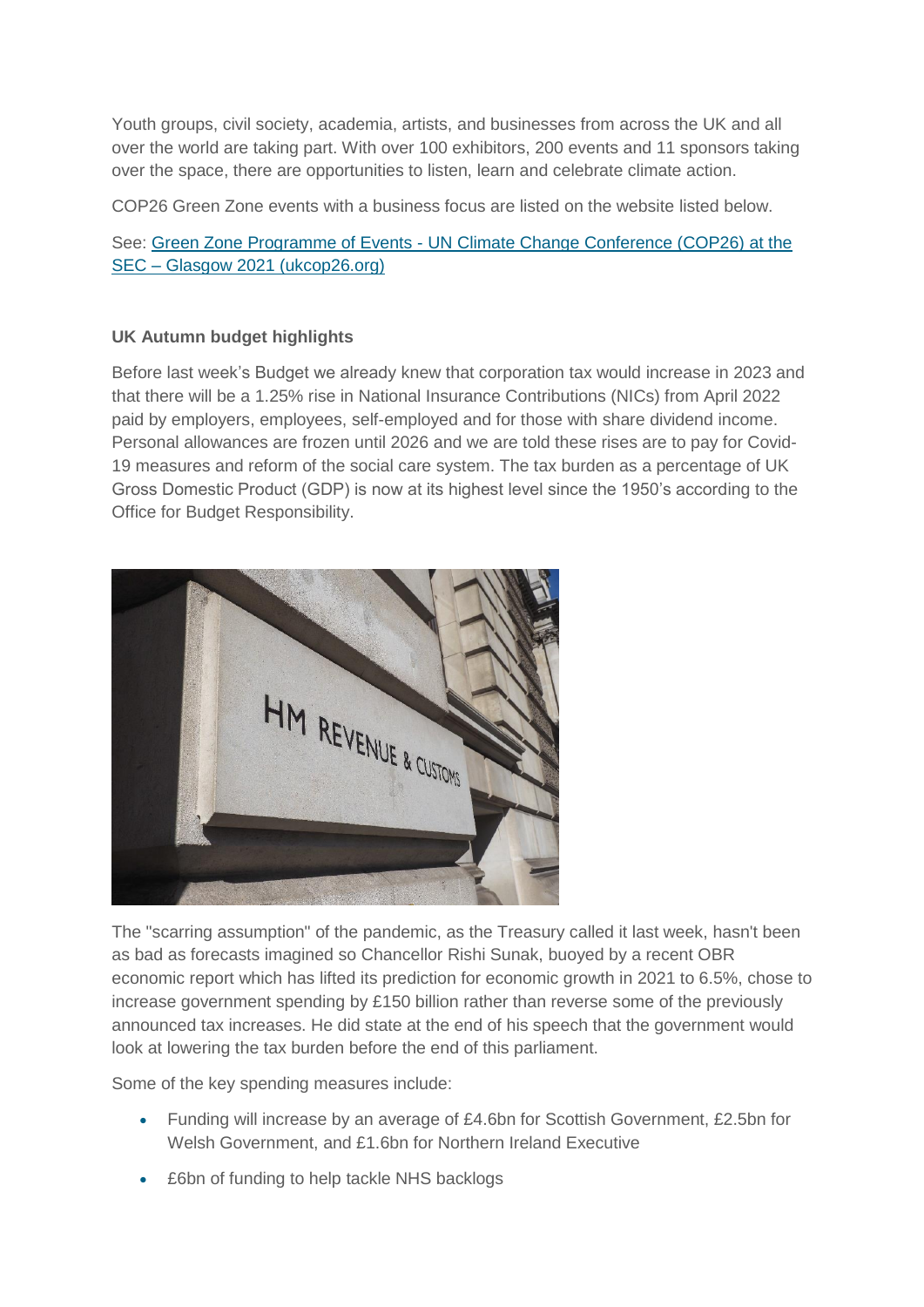- £7bn for transport projects in areas including Greater Manchester, the West Midlands and South Yorkshire
- Levelling Up Fund of £1.7bn invested in local areas across the UK
- **Extra funding to clear the courts backlog**
- Tax relief for museums and galleries will be extended for two years
- Core science funding to rise to £5.9bn a year by 2024-25
- Universal Credit taper rate will be cut by 8% no later than 1 December, bringing it down to 55%

Despite speculation before the budget there were no changes to pension tax relief or ISA limits, CGT rates have remained the same and the first  $£1$  million is still taxed at 10% when you sell your business.

Some welcome measures that were announced are the 50% cut in business rates for hospitality for one year and a change in the business rates multiplier, which will lower business rates. The chancellor also announced a cut in beer duty sold on premises and wider reforms that will see alcohol taxed by alcoholic strength rather than by product category. The planned rise in fuel duty was cancelled.

The national living wage (NLW) rate for those aged 23 or over has been increased to £9.50 an hour. For an employee working a 35-hour week that would mean £17,290 a year. With the 1.25% increase in employers NIC to 15.05% on earnings over £9,100 a year would mean £1,233 on top increasing the cost to the employer of £18,523 a year before pension costs.

For the details of the Autumn budget and spending review see: [Budget and Spending](https://www.gov.uk/government/news/budget-and-spending-review-october-2021-what-you-need-to-know)  Review – [October 2021: What you need to know -](https://www.gov.uk/government/news/budget-and-spending-review-october-2021-what-you-need-to-know) GOV.UK (www.gov.uk)

## **Autumn Budget 2021 – NI Specific issues**

The Chancellor, Rishi Sunak, delivered his Autumn Budget and Spending Review statement on Wednesday 27 October 2021. NIBUSINESSINFO.CO.UK have summarised the key points from the Autumn Budget and specific issues affecting Northern Ireland businesses:

- The Northern Ireland Executive will receive an additional £1.6 billion in funding for 2021-22.
- The Northern Ireland Executive will also receive £1 billion to support farmers and land managers and £9.3 million to support fisheries.
- An additional £70 million funding for the British Business Bank to build on its existing programmes in Northern Ireland, working closely with local partners.
- A new trade and investment hub will be established in Belfast.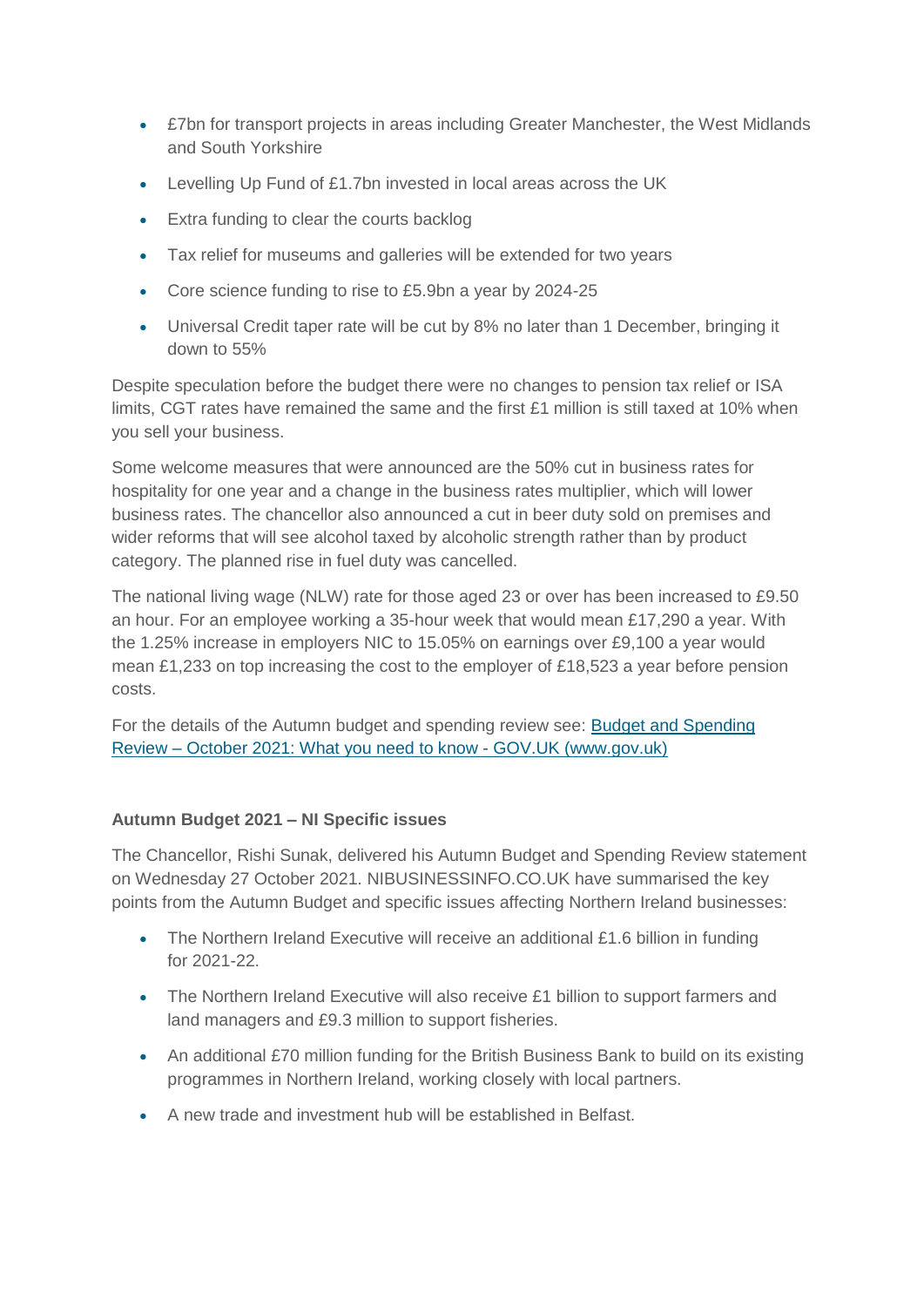The KickStart scheme will be extended in GB with the Northern Ireland Executive receiving additional funding through the Barnett formula to continue to the deliver JobStart scheme.

See: [Autumn Budget 2021 \(nibusinessinfo.co.uk\)](https://www.nibusinessinfo.co.uk/content/autumn-budget-2021)

## **UK Seafood Innovation Fund third call open**

The Seafood Innovation Fund (SIF) is now accepting third call applications. The SIF programme focuses on delivering longer term, cutting-edge innovation across the seafood sector, and helping to take innovative ideas from early-stage research to commercial viability.

The programme includes:

- primary producers
- onshore supply chains
- marine and diadromous fisheries
- marine and land-based aquaculture

The programme excludes:

- freshwater fishing
- recreational fishing

This call is open for feasibility studies only. The maximum funding available is £50,000 for projects with a duration of up to five months. Successful third call feasibility studies will be eligible to apply for larger R&D funding following completion of their projects.

See: How to Apply FAQs - [Seafood Innovation Fund](https://www.seafoodinnovation.fund/apply/)

#### **Make a late Coronavirus Job Retention Scheme claim**

The Coronavirus Job Retention Scheme ended on 30 September 2021. 14 October 2021 was the last date to make a claim for September.

For claim periods from 1 November 2020, HMRC may accept late claims or amendments if you have:

- 1. Taken reasonable care to try and claim on time.
- 2. A reasonable excuse.
- 3. Claimed as soon as your reasonable excuse no longer applies.

A reasonable excuse could include:

your partner or another close relative died shortly before the claim deadline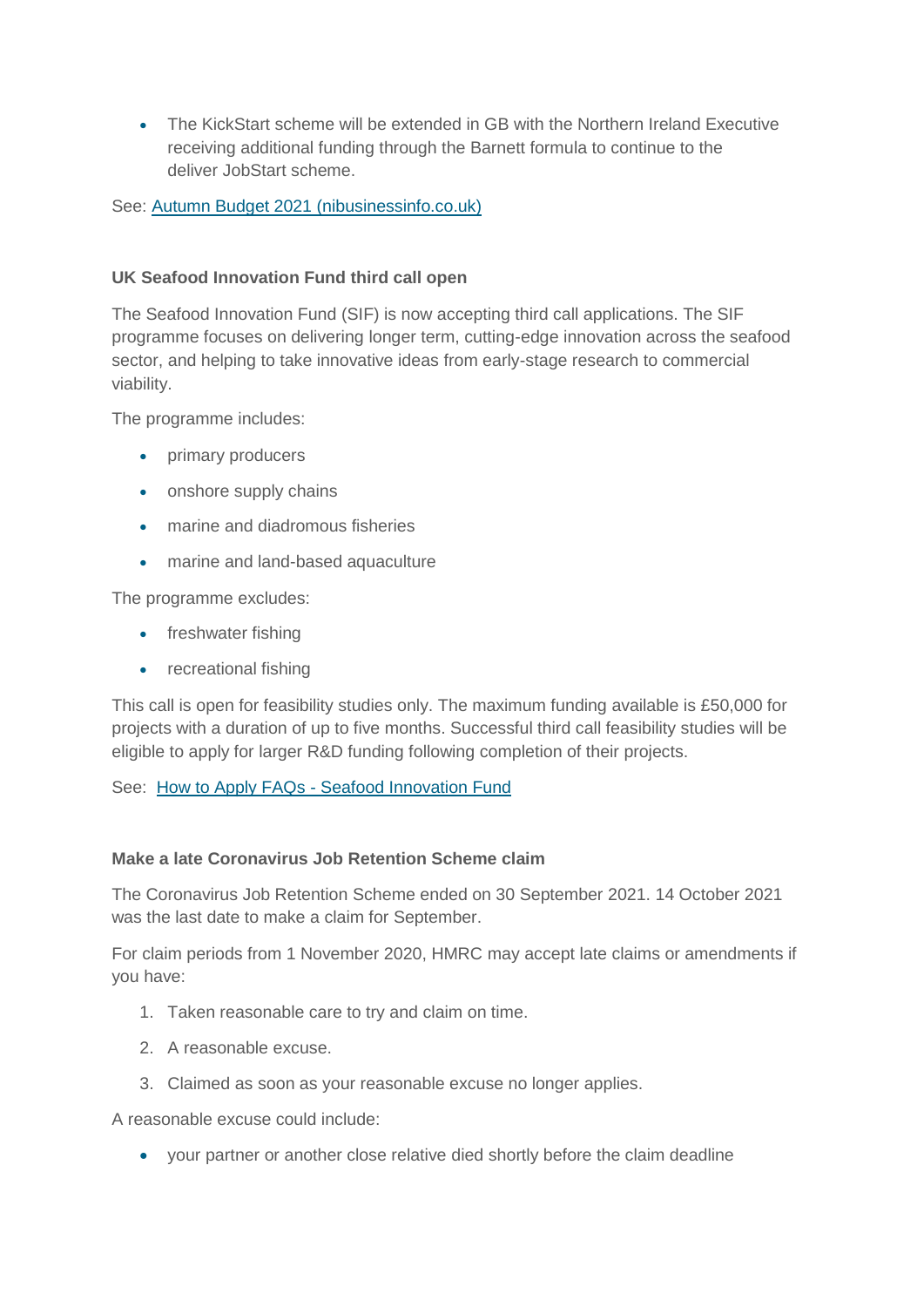- you had an unexpected stay in hospital that prevented you from dealing with your claim
- you had a serious or life-threatening illness, including coronavirus (COVID-19) related illnesses, which prevented you from making your claim (and no one else could claim for you)
- a period of self-isolation prevented you from making your claim (and no one else could make the claim for you)
- your computer or software failed just before or while you were preparing your online claim
- service issues with HMRC online services prevented you from making your claim
- a fire, flood or theft prevented you them from making your claim
- postal delays that you could not have predicted prevented you from making your claim
- delays related to a disability you have prevented you from making your claim
- an HMRC error prevented you from making your claim

As soon as you are ready to make a late claim or amendment, you need to:

- 1. Check if you have a reasonable excuse.
- 2. Make sure you have all the information you need to process your claim.
- 3. Contact HMRC using the [helpline](https://www.gov.uk/government/organisations/hm-revenue-customs/contact/get-help-with-the-coronavirus-job-retention-scheme) to check with an advisor if you can claim.

If your reasonable excuse is accepted, the advisor will process your claim over the phone.

See: [Make a late Coronavirus Job Retention Scheme claim -](https://www.gov.uk/guidance/make-a-late-coronavirus-job-retention-scheme-claim?utm_medium=email&utm_campaign=govuk-notifications&utm_source=2c5b859b-20a0-4f0e-9309-98aadccfa0fc&utm_content=daily) GOV.UK (www.gov.uk)

#### **UK Games Fund: round 8 now open**

Round 8 of the UK Games Fund is now open. Round 8 is specifically designed to help earlystage games development companies registered at the time of application.

Successful applicants can expect to be awarded a grant of £6,000.

Funding will be provided in three £2,000 tranches over three months (January to March 2022) to support the development of an interactive digital entertainment concept and associated funding proposal.

The idea is to provide companies with a certain degree of 'breathing space' to allow for further focus on the pitch for possible future funding from the UK Games Fund and beyond. After the three-month funded development period, successful applicants will be offered networking opportunities via access to an event in 2022.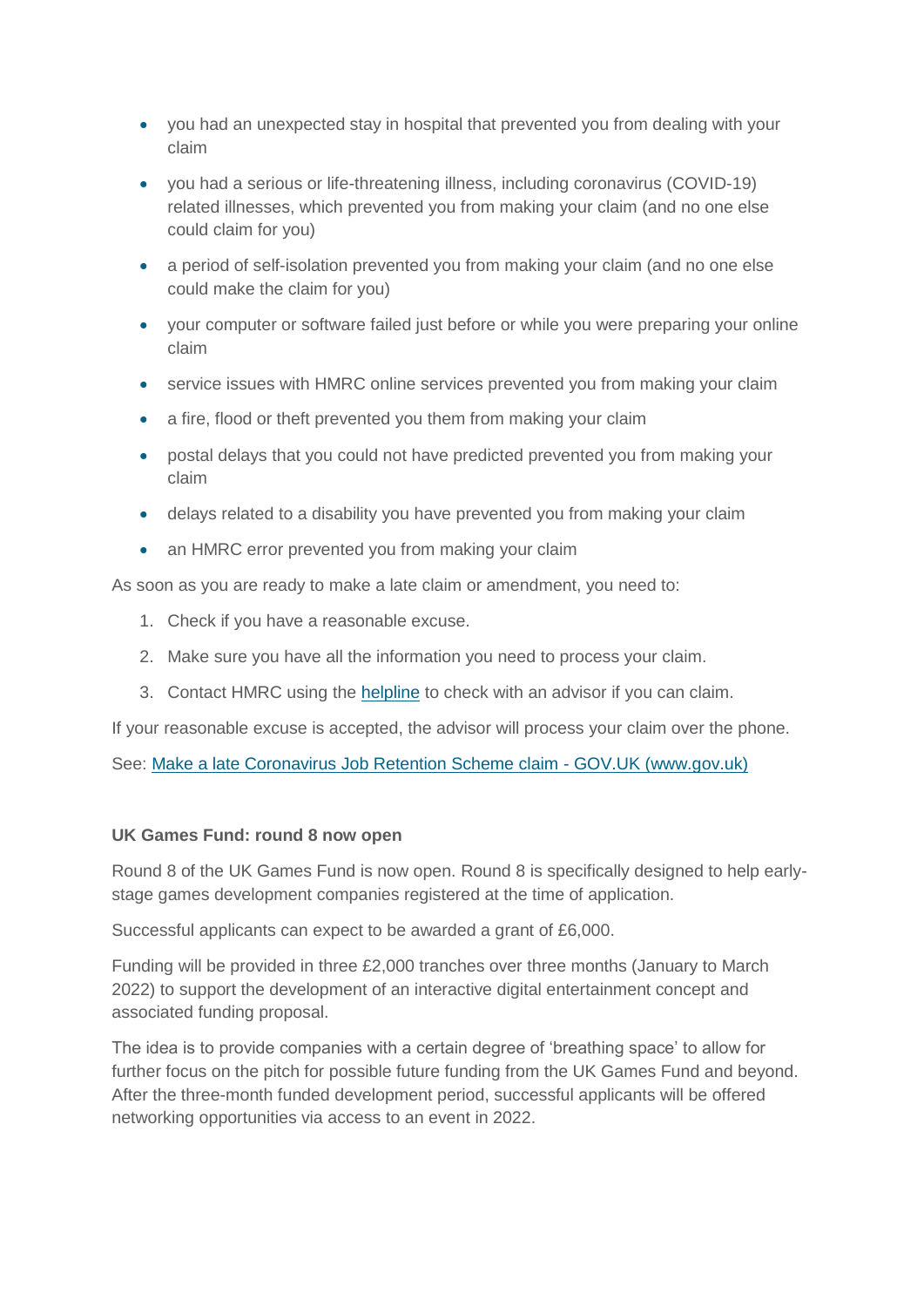A further chance to pitch directly to the UK Games Fund will also be provided, where successful teams can secure an additional grant of up to £19,000 (subject to external funding availability). Any additional grants will be allocated from April 2022.

Due to demand for support from the UK Games Fund, the application window for Round 8 is time-constrained. Written applications have to be submitted by **12 noon on Tuesday 2 November 2021.**

An invitation to submit the video pitch part of the application will be sent to the named lead applicant as soon as possible. The deadline for the video pitch upload is Monday 8 November.

See: Apply Now - [UK Games Fund](https://ukgamesfund.com/round-8-apply-now/)

#### **Global Entrepreneurship Week 2021**

Global Entrepreneurship Week (GEW) is a collection of tens of thousands of events, activities and competitions each November that inspire millions to explore their potential as an entrepreneur while fostering connections with investors, researchers, policymakers and other start-up champions.

This year's takes place from 8 November to 14 November 2021.

See: [UK | Global Entrepreneurship Network \(genglobal.org\)](https://www.genglobal.org/united-kingdom)

#### **Digital security by design: software ecosystem development**

UK registered organisations can apply for a share of up to £8 million for projects to work on the development of the digital security by design (DSbD) software ecosystem. This funding is from the Industrial Strategy Challenge Fund.

The aim of this competition is to fund a range of projects that work to enrich and expand the Digital Security by Design (DSbD) software ecosystem prior to the availability of commercial hardware. Projects will leverage the DSbD [Technology Hardware Prototype](https://ktn-uk.org/events/iscf-digital-security-by-design-dsbd-business-led-demonstrators-phase-1-expression-of-interest-eoi-briefing-event/) (also known as Morello Board) to work on a focused area within a selected and specified software stack or Operating System (OS) or developer toolchain used by a digital system.

Closing date for entries is 11am on 8 December 2021.

See: Competition overview - [ISCF digital security by design -](https://apply-for-innovation-funding.service.gov.uk/competition/1020/overview#summary) software ecosystem development - [Innovation Funding Service \(apply-for-innovation-funding.service.gov.uk\)](https://apply-for-innovation-funding.service.gov.uk/competition/1020/overview#summary)

#### **Consultation on revising building control fees**

The Department of Finance has launched a consultation on amending building control fees charged by local councils.

The current fees charged by local councils for most building control applications for domestic buildings are set and have remained unchanged since 2013. During this time the costs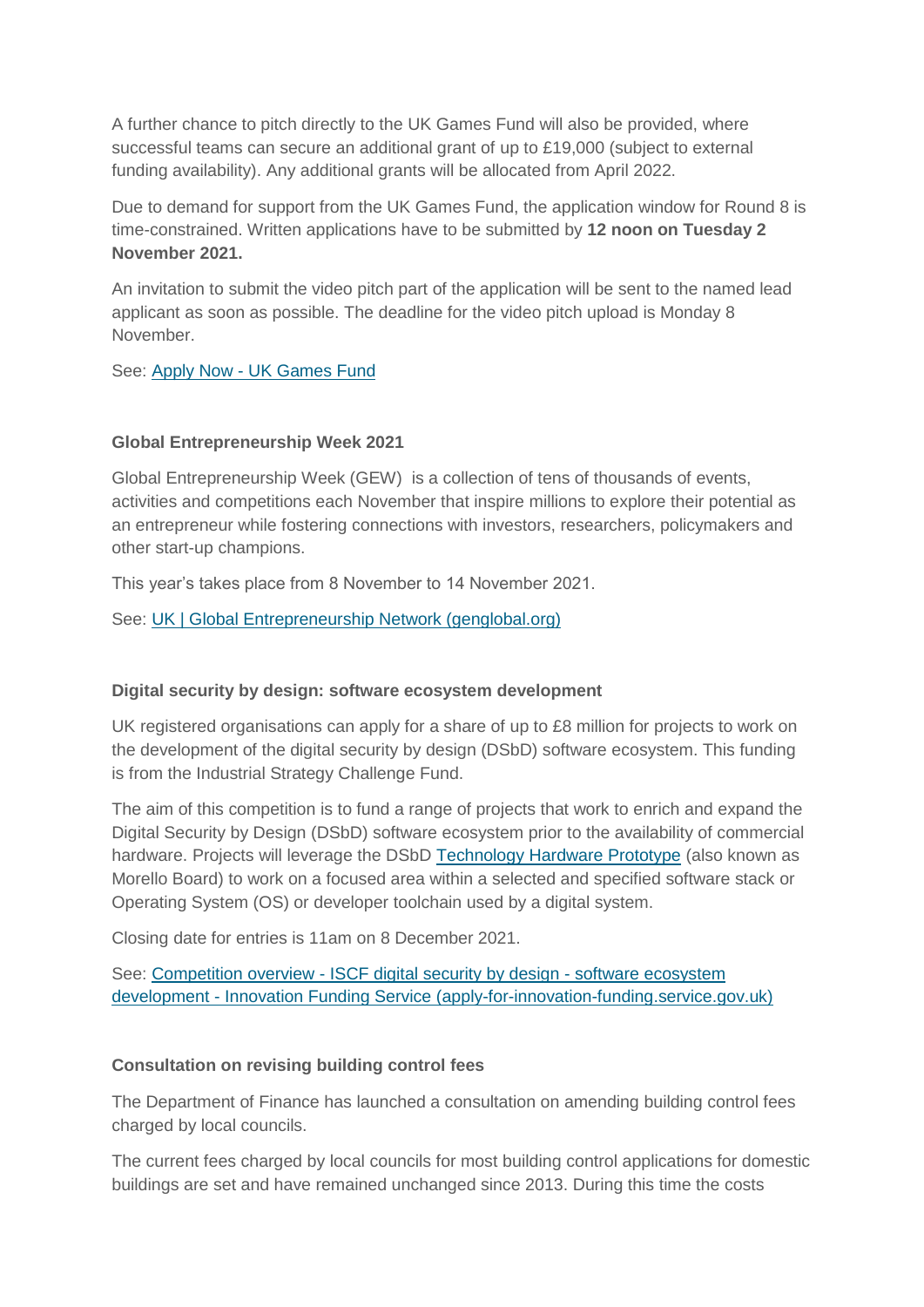councils face in processing building control applications and carrying out inspections have increased. Local ratepayers are therefore currently subsidising their council's building control functions.

In addition to proposing amending the fees, the consultation is seeking views on revising the fee structure going forward.

See: [Consultation on Building \(Prescribed Fees\) \(Amendment\) Regulations \(Northern](https://www.finance-ni.gov.uk/consultations/consultation-building-prescribed-fees-amendment-regulations-northern-ireland-2022)  [Ireland\) 2022 | Department of Finance \(finance-ni.gov.uk\)](https://www.finance-ni.gov.uk/consultations/consultation-building-prescribed-fees-amendment-regulations-northern-ireland-2022)

#### **Sales conference for Fermanagh and Omagh businesses**

Part of Fermanagh and Omagh District Council's Sales Academy Programme, an online sales conference 'Going for growth in a post pandemic world' is taking place on Wednesday 10 November 2021, from 09:30 to 12:30.

This free conference, which is part of Global Enterprise Week and free to all businesses within the area, will feature practical taster workshops covering vital aspects of sales growth, talks and Q&A's with successful local business people and a keynote address on the economic impact of COVID-19 and Brexit.

## See: FODC Innovating Business Growth - [Sales Conference Tickets, Wed 10 Nov 2021 at](https://www.eventbrite.com/e/fodc-innovating-business-growth-sales-conference-tickets-187738339427)  [09:30 | Eventbrite](https://www.eventbrite.com/e/fodc-innovating-business-growth-sales-conference-tickets-187738339427)

#### **Using the UKCA marking and placing goods on the GB and NI market – Webinar**

The UK now has its own regulatory framework for goods. Manufacturers need to start using the UKCA mark to place goods on the market in Great Britain (England, Scotland and Wales).

There are different rules for Northern Ireland. The Department for Business, Energy & Industrial Strategy (BEIS) will be running dedicated events to cover the requirements for placing goods on the market in Northern Ireland. These webinars cover the new responsibilities and regulations for businesses.

The next webinar is on the 23 November at 2pm and is entitled "Adapting to your new responsibilities as an economic operator" covers changes to the roles of economic operators (importers, distributors, manufacturers, and authorised representatives) involved in the supply of goods requiring the UKCA marking to the Great British market.

See: nibusinessinfo.co.uk Events Finder - [The New UK Regime for Goods: Economic](https://www.events.nibusinessinfo.co.uk/en/events/the-new-uk-regime-for-goods-economic-operators/)  [Operators, Events](https://www.events.nibusinessinfo.co.uk/en/events/the-new-uk-regime-for-goods-economic-operators/)

#### **Consultation on draft Green Growth Strategy**

The public and industry are urged to review the NI Executive's draft strategy and have your say on Northern Ireland's Green Growth approach